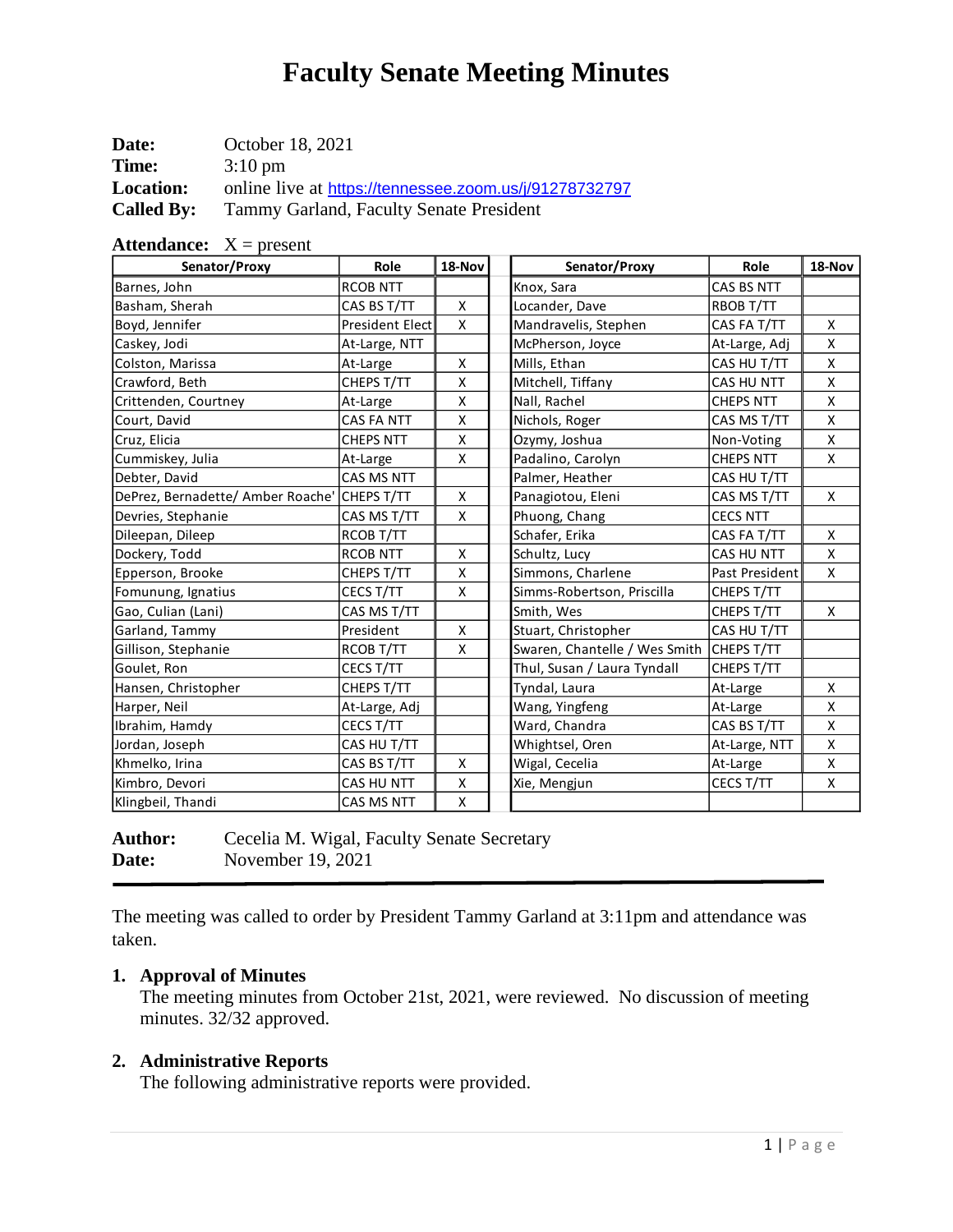### *Chancellor Angle*

- Tennessee law now prohibits UTC from requiring masking, vaccination, and quarantine. The UT system filed an objection to the law. UT Knoxville meets requirements for federal funding and thus does not have to abide by the Tennessee law. However, UTC does not yet have any contracts or grants with the federal stipulation.
- THEC approved capital projects and the proposed Nursing building ended up  $8<sup>th</sup>$  on the list. President Boyd and Chancellor Angle are unsure why it is so low on the list.

### *Lauren Ingraham,* **Associate Provost**

Dr. Ingraham mentioned the joint statement from Tammy and Provost Hale on the ability of the campus community to still wear mask if desired. She reminded the faculty to be fair with students.

### *Yousef Hamadeh*, **Assistant General Counsel**

Adding to the Chancellor's report, if UTC gets a federal contract then employees covered by the order will have to be vaccination and masks will be required. He thinks one covered contract will probably cover all campus.

#### *Tyler Forest,* **Vice Chancellor**

The budget process was kicked off. He also mentioned that they are working on UTC being named as a "Best Place to Work" in Chattanooga. There will be a campus survey distributed December  $3<sup>rd</sup>$  to get feedback toward completing the application.

### *Brett Fuchs,* **Associate Dean of Students**

Updates are coming mid-November on how operations are changing on campus due to the new state Covid policies. He also mentioned that both students and faculty are struggling much this semester amid the Covid environment.

#### *Dawn Ford*

There will be updates to the campus on the new Covid message. UTC will continue to accept Covid case forms. Once the forms are submitted students, faculty, and staff will be provided recommendations for actions to take. UTC can no longer require isolation/quarantine, but can recommend it. If student chooses to isolate/quarantine, then UTC will let faculty know this is occurring. UTC cannot require students to report and thus contact tracing is not occurring.

### *Linda Liedtaka,* **Dean Library**

There will be more going on next week about the QEP.

### **3. Committee Reports**

No reports provided

### **4. New Business**

The following new business was discussed.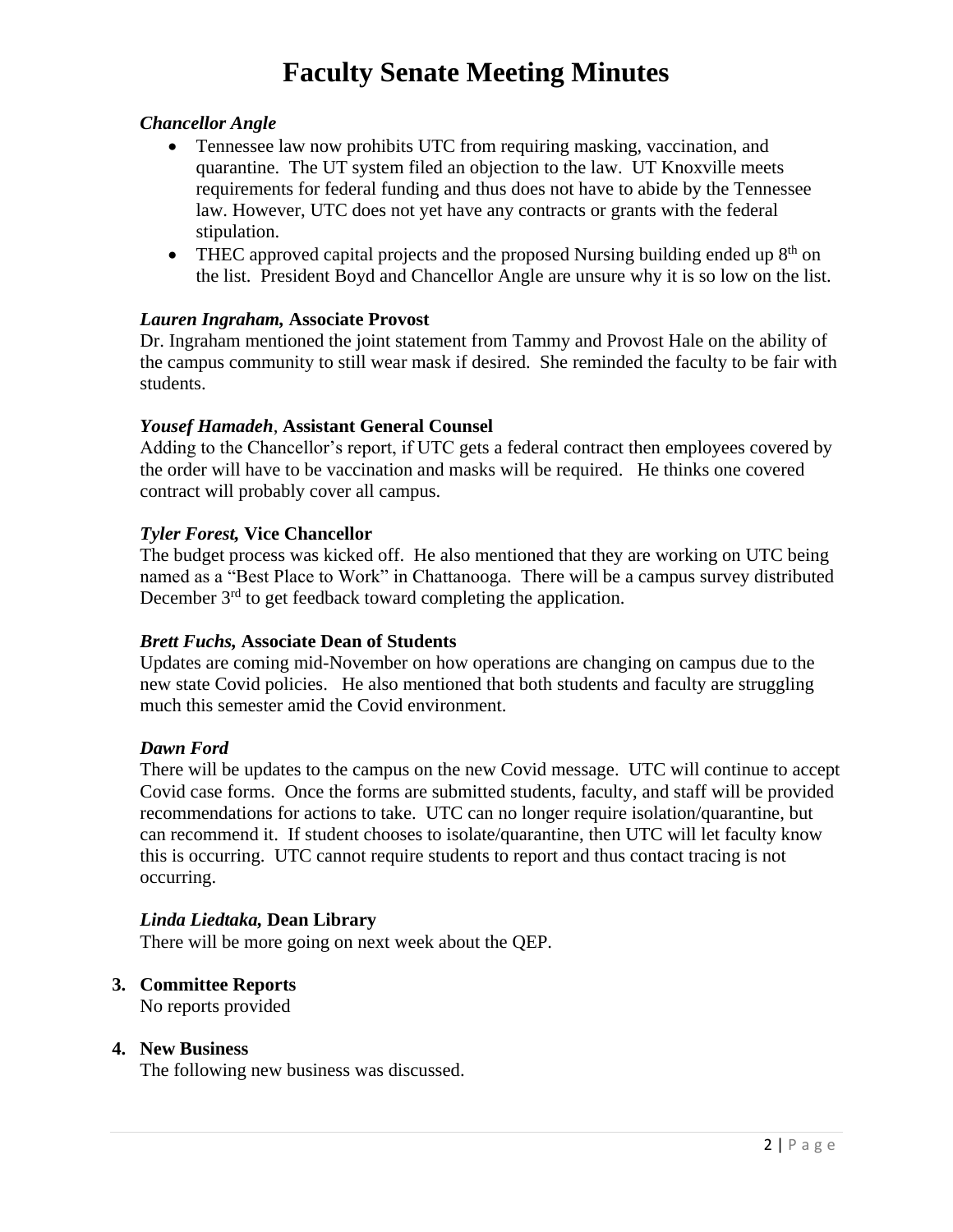### *Awards Committee*

The Faculty Senate is looking at adding this committee as a standing committee*.* Matt Matthews thinks there should be descriptions of the awards so they are consistent and people understand what the University defined awards are.

Charlene motioned to amend the Bylaws language to read "The committee is responsible for creating award categories and selecting the criteria for University-level faculty awards from a list of finalists supplied by the colleges. (Beth Crawford seconded).

The motion passed with a vote of 35 yes, 1 no. passes. The Bylaws entire wording, as shown below, also passed (34 yes, 0 no).

### **University Award Committee**

Responsibilities: The committee is responsible for creating award categories and selecting the criteria for university-level awards from a list of finalists supplied by the colleges.

Composition: 2 faculty members from each academic college and the library. Representatives from each academic college should be from two separate disciplines. Ex officio: Provost designee.

### *COVID-19 Syllabus Statement*

Due to the present conditions, Tammy is recommending that there be no Covid Absence Policy and now treat Covid as any other illness. Julia Cummiskey suggests that we still have a policy - Covid is not like any other illness. Julia suggested that the policy is a good opportunity to communicate best practices regarding COVID-19 to students.

Brett Fuchs added that students are very concerned that actions and policies are not consistent with public health practices. He states many students will not wear masks due to peer pressure. Others added that the new policy can simply be a change of "required" to "recommend."

Tiffany Mitchell motioned and Chandra Ward seconded, that the Senate develop a Spring 2022 Covid Absence Policy. Specifically, the motion states that the Faculty Senate Executive Committee, with Yousef Hamadeh, work on a Spring 2022 Covid Policy and bring it to the Faculty Senate for approval. Motion passed (34 yes, 4 no). The Faculty Senate vote on the Spring 2022 Covid Policy will occur prior to graduation.

## *University Absence Policy*

It was recognized that UTC does not have a university-wide absence policy. Brett Fuchs mentioned that the university should expect documentation from students regarding any health excuse. Matt Matthews stated that a common policy would be helpful across campus. Tammy Garland stated that the Senate will consider a university-wide attendance policy beginning in January.